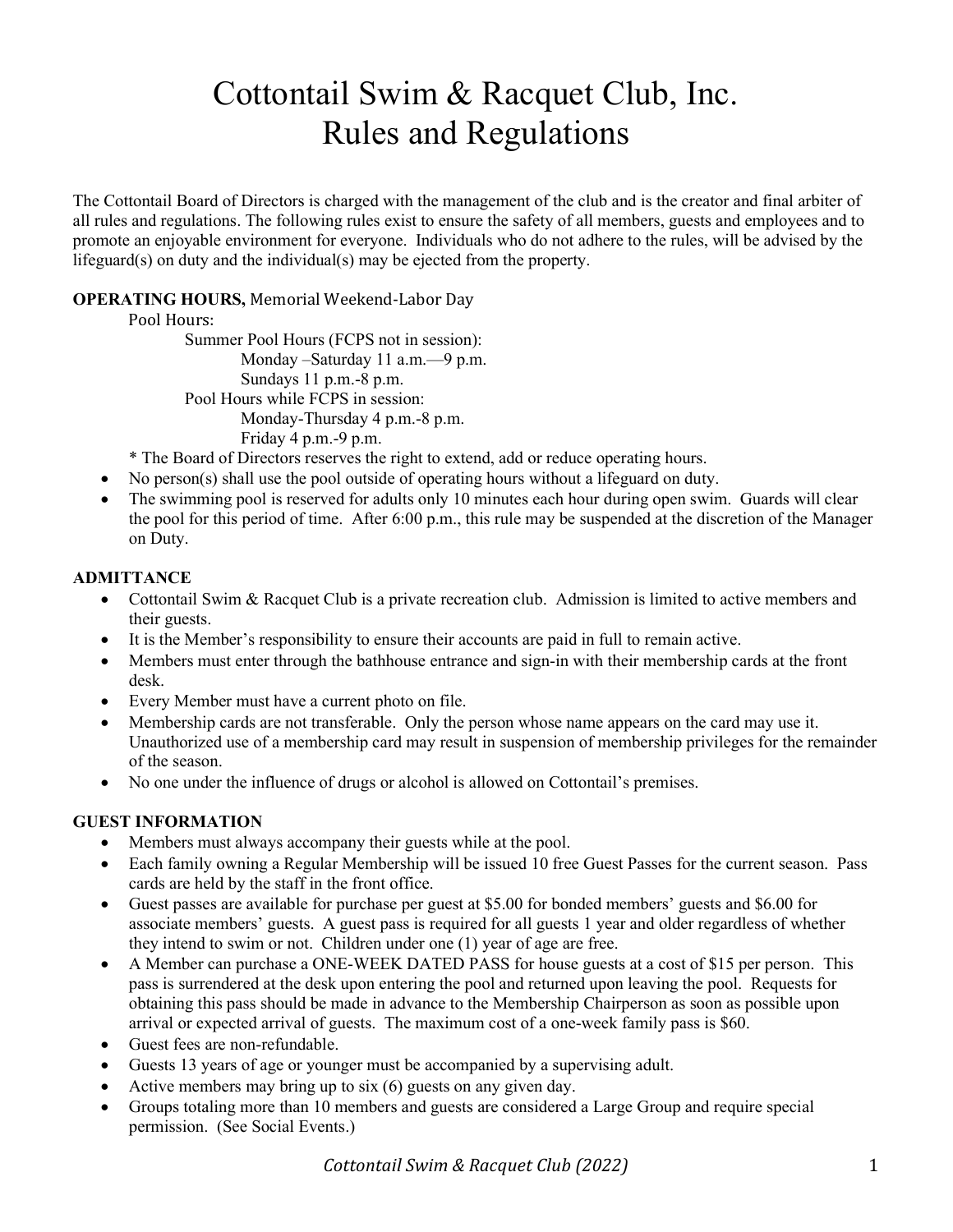## AGE AND SUPERVISION REQUIREMENTS

- Children under the age of 10 must always be accompanied and supervised by an adult member or parentdesignated babysitter.
- Member children 10-13 years of age, without an adult supervisor, must pass the basic swim test given by the Manager on Duty, which consists of both: swimming 25 meters freestyle with breathing and tread water for one (1) minute. The test results will be recorded on the Membership ID card on file.
- Children under the age of 13 must be accompanied by an adult after 6:00 p.m.
- During break times, all children under the age of 16 must exit the pool.
- The Wading Pool is limited to children ages 6 years and under. They must be accompanied and supervised by an adult at all times. There is no lifeguard on duty in the Wading Pool area.
- Children of any age may swim in water over their shoulders provided they first pass the basic swimming test which consists of both: swimming 25 meters freestyle with breathing and tread water for one (1) minute.

# MANAGER'S AUTHORITY

- The Manager on Duty shall have the final and conclusive authority to interpret and enforce all pool rules relating to the health and safety of all patrons on site.
- Authority includes, but not limited to, denying admission to or ejecting any persons who fail to observe the rules.
- A member who disagrees with the manager's decision may forward their concern in writing to the Board of Directors for consideration. The member is expected to immediately comply with the manager's decision on site. Failure to comply may result in suspension of membership and/or the police may be called to provide assistance in removing the individual(s).

## HEALTH AND HYGIENE

- All swimmers must shower with warm water and soap before entering the pool and after using the toilet.
- Spitting, blowing one's nose, spouting water, etc., into the pool is prohibited.
- Pool users must wash their feet when returning to the pool deck from any of the areas outside the pool deck. Foot showers are conveniently located at all entrances to the pool area.
- Any persons who are not toilet-trained or who are incontinent must wear an appropriate swim diaper.
- Per CDC pool health guidelines, parents must check swim diapers hourly and may be asked to remove children from the pool for failure to maintain acceptable hygienic practices.
- Any person having an obvious skin disease, open sore, nasal or ear discharge, sore or inflamed eyes, excessive sunburn or communicable disease, or is wearing bandages of any description, is not permitted to enter either pool.
- Individuals who have suffered vomiting, fever, diarrhea or other contagious disease in the last 24 hours should not use the pool.
- Proper swimwear must be worn in the pool. Shoes and/or street clothes are not permitted in the pool.
- All accidents must be reported promptly to a lifeguard and/or the Manager on Duty.
- Smoking, vaping, or electronic cigarettes of any kind, are not permitted on the premises.
- The use of sunscreen is highly encouraged. When using spray sunscreens, please use only in grassy areas and away from other members, guests and pool furniture.
- No pets (other than service dogs) are permitted on the premises, except as authorized by the Board of Directors.

# **GENERAL**

- To ensure maximum attentiveness to the safety of all patrons, please do not converse with the lifeguards while they are on duty in their chairs.
- Members and their guests are expected to maintain behavior appropriate for the safe, fun, family-friendly Cottontail community.
- Conduct anywhere on the premises that is deemed by the guard staff to be unsafe or unhealthy (ie., running, non-approved diving, eating food on the deck, towel snapping, sitting on another swimmer's shoulders, roughhousing, wrestling, hitting, pushing, shoving, spitting, spouting of water, the throwing of any objects other than approved balls, etc.) is not permitted.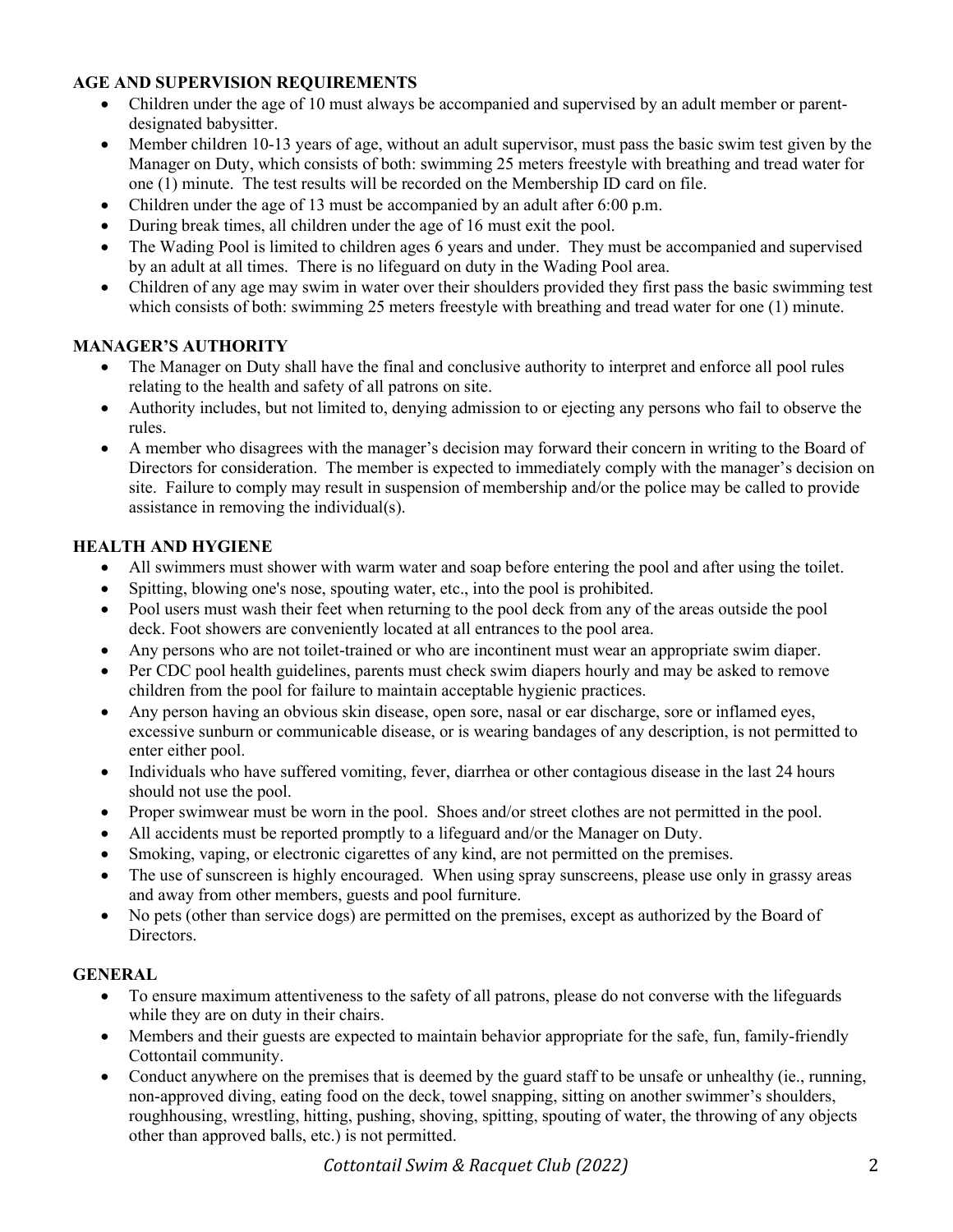- Conduct anywhere on the premises that interferes with the enjoyment of others (ie., profane or otherwise unacceptable language, obscene or otherwise unacceptable behavior, unnecessarily loud shouting, unnecessarily loud music, the careless throwing of objects of any kind) will not be tolerated.
- Trash and litter shall be placed in the proper receptacles.
- Only authorized persons are permitted in the Guards' office, the pump house and the storage sheds.
- Rollerblades, skateboards, and scooters are prohibited on the premises.
- A lane will be roped off for lap swimming. Adults have priority using this lane.
- Inflatable rafts, inner tubes, or artificial flotation devices are not allowed in the main pool, except during specially designated "raft parties". Air-floatation devices on small children, who are under the direct supervision of an adult, are permitted.
- Water propulsive devices (i.e. water guns, super soakers) are not allowed in the pool area, except during specially designated "water-squirter parties".
- Flippers/fins are permitted only in the designated lap lane.
- The cost of any property damage due to negligence will be charged to the responsible member.
- Cottontail Swim & Racquet Club is not responsible for loss or breakage of personal items.
- Lost articles must be claimed at the pool office prior to the end of each week during opening hours. Unclaimed items will be disposed of at the discretion of the Manager.

#### DIVING BOARDS

- In order to use the deep-end portion of the pool (including the diving boards), swimmers, regardless of age, must pass the basic swimming test which consists of both: swimming 25 meters freestyle with breathing and tread water for one (1) minute, at the request of the lifeguard on duty.
- Dive straight out from the end of the diving board. Backwards diving is prohibited. Inwards, cut-aways, gainers or other dives that propel a person towards the board are prohibited.
- After diving from the diving board, swim directly to the ladder on that side of the diving well.
- Do not attempt to jump or dive beyond the center of the diving area where the water becomes more shallow.
- Do not run on the diving boards.
- One bounce only.
- Do not sit on the diving boards.
- Do not hang on the diving boards.
- Do not dive until the diver in front has left the diving well.
- Only one person is allowed on the diving board at a time. Do not ascend the ladder to the board until the previous diver has left it.
- Parents/Guardians may not catch children coming off the diving boards.
- Diving boards may be closed at the discretion of the sitting lifeguard.
- General swimming is not allowed in the diving area when diving boards are in use. If diving boards are not in use, swimmers may ask the sitting lifeguard for permission to swim in the diving area. Swimmers must clear the diving area for any person wishing to use the diving board.
- Face-masks, goggles and glasses must be removed before diving.
- Diver assumes all risk of injury due to misuse of the diving board or failure to follow these rules.

#### **SLIDES**

- In order to use the deep-end portion of the pool (including the slide), swimmers, regardless of age, must pass the basic swimming test which consists of both: swimming 25 meters freestyle with breathing and tread water for one (1) minute, at the request of the lifeguard on duty.
- Slides may only be used when water is running.
- Swimwear must not have exposed zippers, buckles, rivets or metal ornamentation.
- No goggles or accessories (i.e. bracelet, watch or other jewelry) may be worn, as they may cause injury if caught on slide.
- No items may be carried on the slide (i.e. noodles, mats, water wings, goggles, etc.).
- Always slide feet first in a seated position, NEVER SLIDE HEAD FIRST.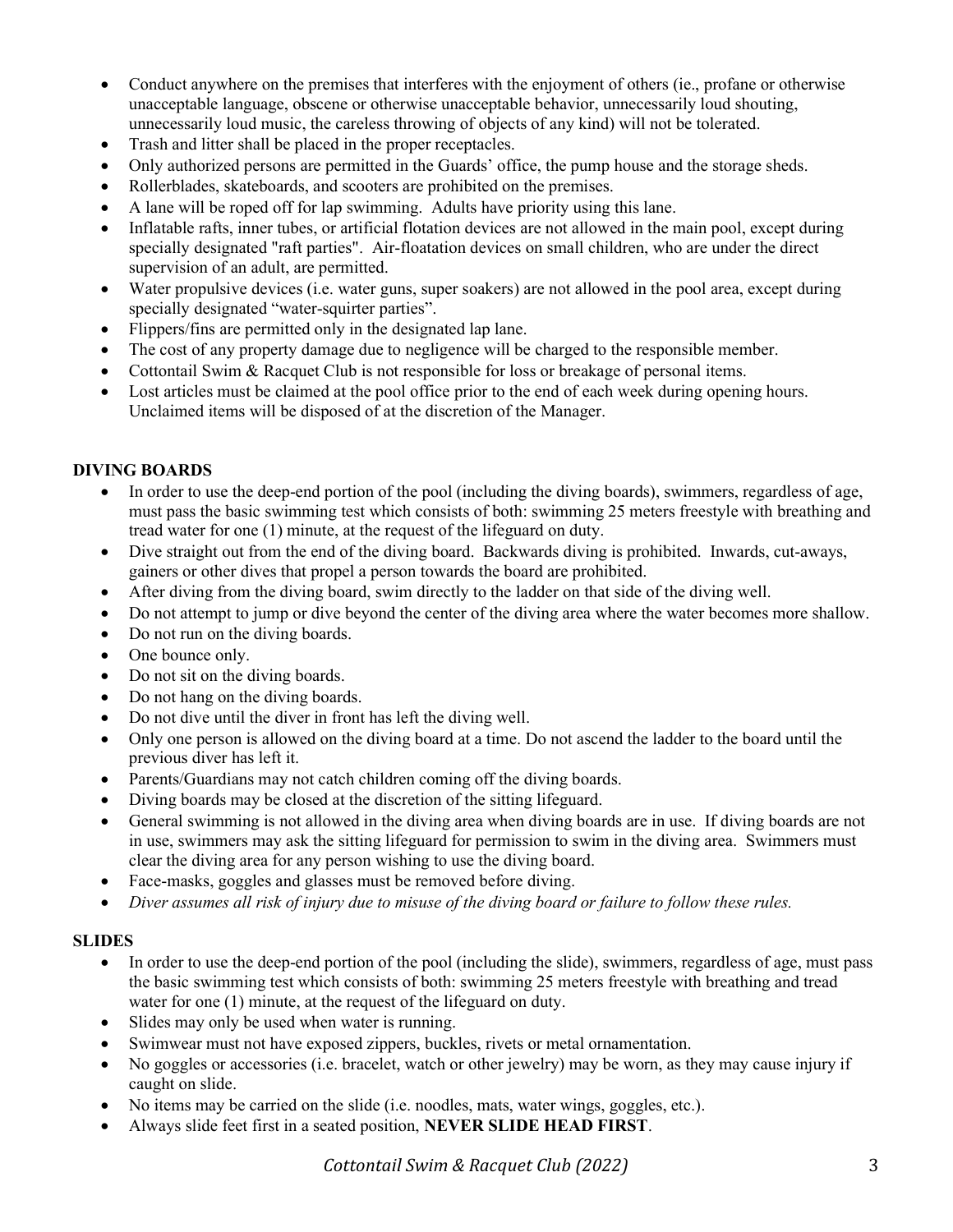- No running, standing, kneeling, rotating, tumbling or stopping in slide.
- $\bullet$  One (1) person at a time, no double riding.
- Exit the water via the nearest ladder or the main pool, immediately after sliding.
- All swimmers must wait to climb the ladder until the prior swimmer has cleared the landing area.
- Parents/Guardians may not catch children coming down the Deep-End slide.
- MAXIMUM WEIGHT on the Deep-End slide is 250 pounds.
- MAXIMUM WEIGHT on Shallow-End slide is 80 pounds (or 10 years old).
- Slides may be closed at the discretion of the Manager on Duty.
- Rider assumes all risk of injury due to misuse of the slide or failure to follow these rules.

#### SPA

- No one under 16 years of age is permitted in the spa.
- Maximum capacity is 16 people at a time.
- All swimmers must shower with warm water and soap before entering the spa and after using the toilet. Oils and lotions are harmful to the system.
- Do not use the spa while under the influence of alcohol or drugs, anticoagulants, antihistamines, vasoconstrictors, vasodilators, stimulants, hypnotics, narcotics or tranquilizers.
- Pregnant women and persons suffering from heart disease, diabetes and/or high/low blood pressure should not enter the spa without prior medical consultation.
- Submerging your head underwater is not advised, doing so increases the danger of hyperthermia.

Using the swimming pool immediately after exiting the spa can cause symptoms of nausea and/or shock.

#### WATER BASKETBALL

- Hard balls are not allowed in any pool with the exception of the basketball provided by Cottontail for use only in the water basketball area. "Nerf" balls may be used provided they do not interfere with others' enjoyment of the pool.
- Over-zealous ball playing is prohibited.
- No hanging from the basket.

#### GAME DECK

- No metal furniture.
- Private use of the game deck must be scheduled with the Socials Chairperson.
- Use of Game Deck privileges by members or guests can be revoked if behavior is unsafe or damaging to the property.

#### TENNIS COURTS

- Only members and accompanied guests permitted on courts.
- Children under the age of 12 must be accompanied by an adult.
- Bicycles, roller blades, skateboards or scooters are not permitted.
- Glass containers of any kind are prohibited.
- Proper footwear is required, rubber soled shoes only.
- Do not abuse net, courts or other equipment. Any member or their guest(s) causing damage, will be held responsible for the necessary repair costs.
- Play time is limited to one hour when others are waiting.
- Profanity and derogatory language will not be tolerated.
- Use tennis court at own risk.
- Tennis court playing hours:
	- Bonded Members have access 8:00 am 8:00 pm daily, year-round.

Associate Members have access 8:00 am – 8:00 pm daily, ONLY during the regular summer swim season.

- An access code for the tennis courts will be issued to all active members.
- Violation of the rules may result in suspension or revocation of club membership.

#### FOOD AND DRINK